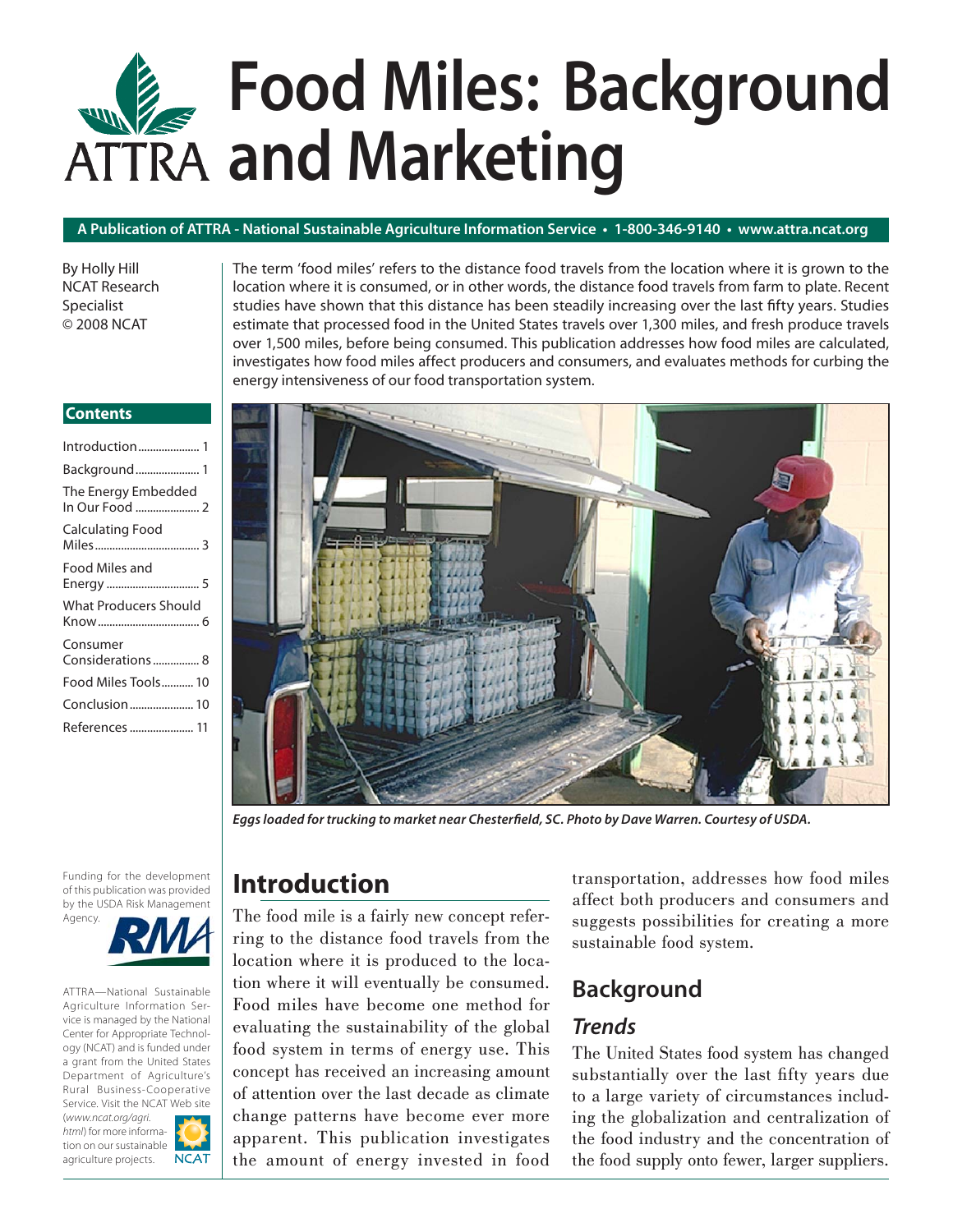A report released in 1998 by the USDA found that 80% of the meat industry is controlled by only four firms. $(1)$  In his essay entitled "Food Democracy," Brian Halweil states that half of the food items in a typical supermarket are produced by no more than 10 multinational food and beverage companies.(2) The majority of food consumed today passes through a complex, indirect network of a few large, centralized producers, processors, transporters and distributors before reaching the consumer.

An additional change in the food system is the increasing trend of these multinational firms sourcing food from outside of regional, state and even national boundaries in order to provide consistent products at low prices. **Figure 1** illustrates the steady increase in world agricultural trade between 1961 and 2000.(3)

**Fig. 1:**Volume of World Agricultural Trade, 1961-2000. Source: Brian Halweil. Home Grown: The Case for Local Food in a Global Market. 2002.



The development of global food transport systems has resulted in higher consumer expectations. Consumers now have the ability to choose from a wide variety of food items, regardless of the season or their location, all at a low price.

The ability to enjoy consistent produce and exotic ingredients at all times of the year is a luxury that, according to many food

system analysts, has its price. The farther food travels and the longer it takes en route to the consumer, the more freshness declines and the more nutrients are lost. Many fruits and vegetables are engineered for a long shelf life, sacrificing taste and nutrition for preservation.

As large multinational companies gain control over the food industry, small local farmers suffer. Since 1979, 300,000 farmers have gone out of business and those remaining are receiving 13% less for every consumer dollar for farm goods.(1) Large distributors are able to drive prices down on imported goods, forcing many small farms to either export their crop as a raw commodity or replace regional crops with something more profitable. For example, in 1870 100% of the apples consumed in Iowa were produced in Iowa. By 1999, Iowa farmers grew only 15% of the apples consumed in the state.(4) This phenomenon limits the potential for local self-sufficiency and increases dependency on outside sources.

Changes in the food system have resulted in a broad range of social and economic implications, but the present food system also has an environmental cost. The farther food travels, the more fossil fuels are required for transport. The burning of fossil fuels leads to the emission of greenhouse gases, which contribute to global warming. The following sections will investigate the extent to which food miles contribute to high energy consumption levels and  $\mathrm{CO}_2$  emissions.

## **The Energy Embedded in Our Food**

## *The Carbon Footprint of the Food System*

While studies vary, a typical estimate is that the food industry accounts for 10% of all fossil fuel use in the United States.(5) Of all the energy consumed by the food system, only about 20% goes towards production; the remaining 80% is associated with processing, transport, home refrigeration and preparation.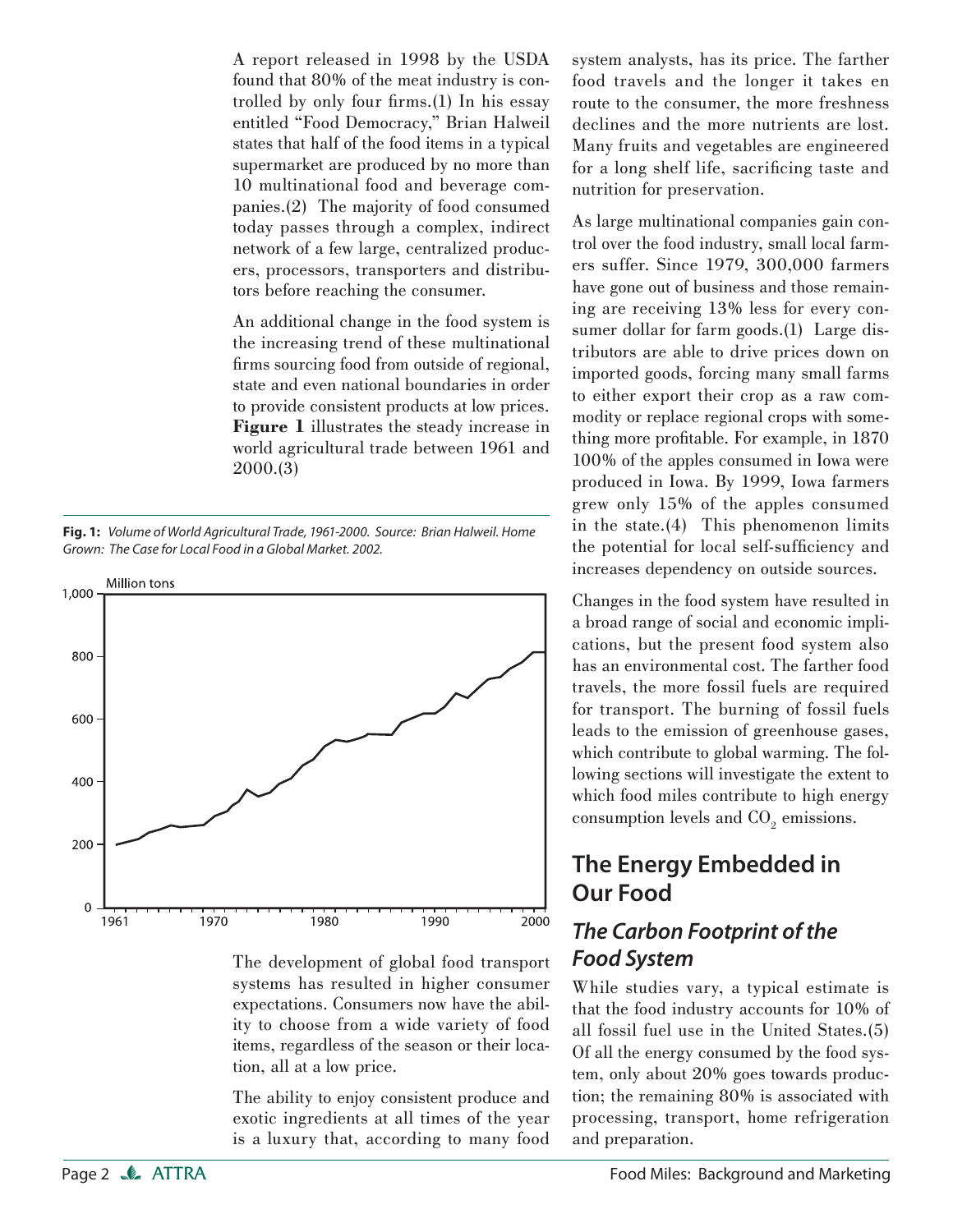Recent research at the University of Chicago has investigated the energy consumption of the food system and compared it to the energy consumption associated with personal transportation in the United States. Personal transportation is often recognized as a major contributor to greenhouse gas emissions, as evident in the movement towards higher efficiency vehicles. This study found, however, that the average American uses between 170 and 680 million BTUs of energy in personal transportation annually and roughly 400 million BTUs in food consumption.(6) The food industry accounts for a considerable portion of energy consumption in the United States and merits closer evaluation.

According to one study, food transportation accounts for 14% of energy use within the food system. **Figure 2** demonstrates the energy use required for each step of the food industry process.(7) Food miles, although a fraction of the U.S. energy consumption as a whole, remain a considerable source of carbon emissions, especially when considering that the United States is the single largest emitter of greenhouse gases in the world, accounting for 23% of the global total at nearly 1,600 million metric tons annually.

The U.S. food system alone uses as much energy as France's total annual energy consumption.(8)

## **Calculating Food Miles**

#### *How Far Does Food Travel?*

The Leopold Center for Sustainable Agriculture has been the leading researcher of food miles in the United States and has conducted several studies comparing the distance food travels if it is sourced locally rather than conventionally. A 1998 study examined the distance that 30 conventional fresh produce items traveled to reach the Chicago Terminal Market.

The Leopold Center found that only two food items, pumpkins and mushrooms, traveled less than 500 miles. Six food items including grapes, lettuce, spinach, broccoli, cauliflower and green peas traveled over

**Fig. 2:** Transportation accounts for 14% of energy use within the food system. Source: Heller and Keoleian. Life Cycle-Based Sustainability Indicators for Assessment of the U.S. Food System. 2000.



2,000 miles to reach the Chicago market. The average distance traveled amounted to 1,518 miles.(9) **Figure 3** (next page) shows the distance that select produce items traveled before reaching their destination at the Chicago Terminal Market.

Another study conducted in the Waterloo Region of Southwestern Ontario investigated the food miles associated with 58 commonly eaten, imported foods. The study found that each food item traveled an average of 4,497 kilometers or 2,811 miles, producing 51,709 tons of greenhouse gas emissions annually.(10)

These calculated distances don't include the distance consumers travel to shop for food or the distance that waste food travels to be disposed of. It is apparent that food is traveling long distances, but the extent to which food miles have an effect on the environment is more complex. The following sections will cover the formulas used to calculate food miles and investigate the energy involved in the transportation of food.

## *How Are Food Miles Calculated?*

A series of formulas for calculating food miles has been developed and has become widely accepted. Calculating the distance a food item has traveled varies in complexity depending on whether the item is made up of a single ingredient or multiple ingredients and the mode of transportation used to carry the item.

#### **Related ATTRA Publications**

Bringing Local Food to Local Institutions: A Resource Guide for Farm-to-School and Farm-to-Institution Programs

Community-Supported **Agriculture** 

Direct Marketing

Farmers' Markets

Local Food Directories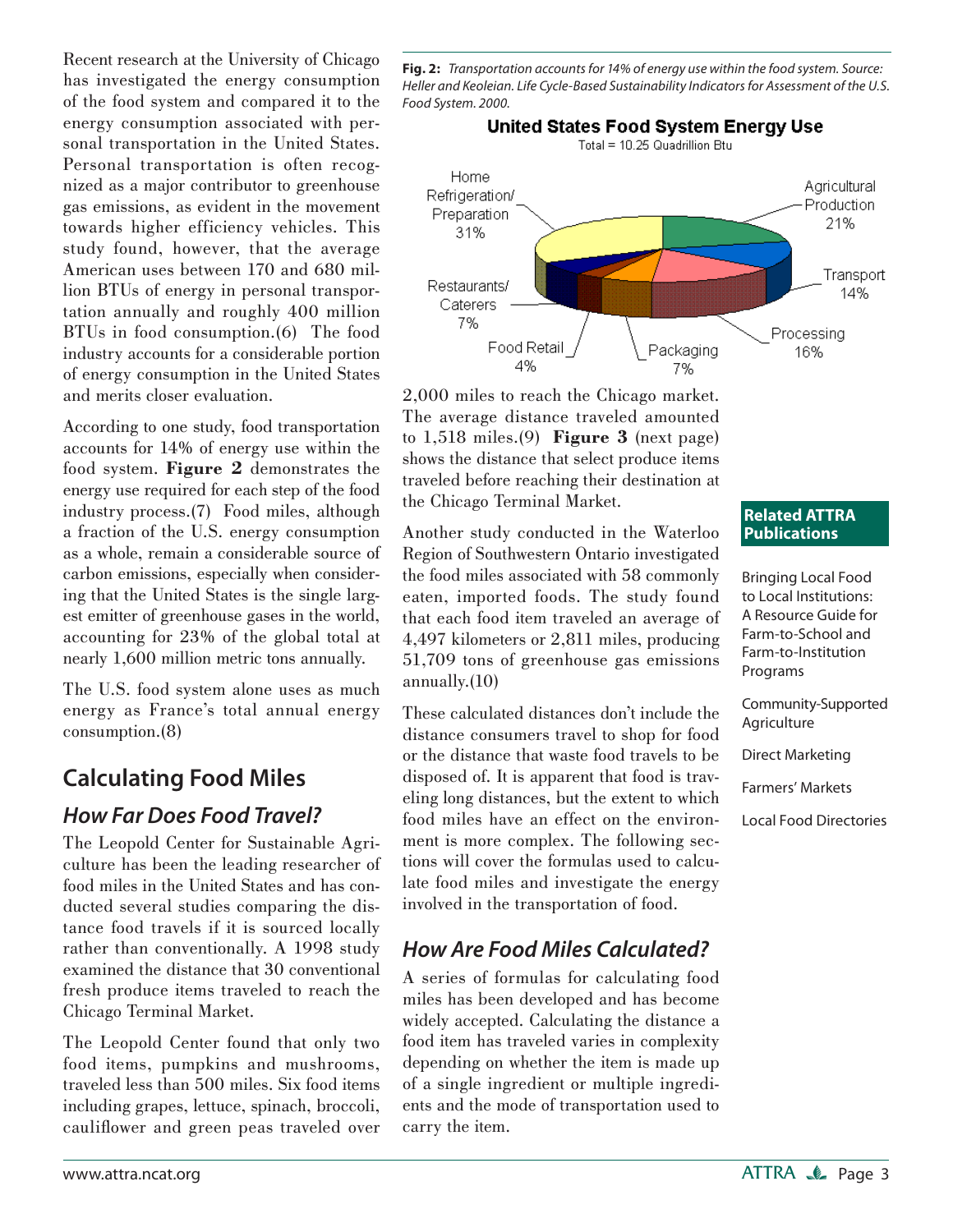

**Fig.3:**Distance Produce Traveled to Reach Chicago Market. Source: Leopold Center for Sustainable Agriculture

The Weighted Average Source Distance (WASD) formula was developed by Annika Carlsson-Kanyama in 1997 and takes into account the amount of food transported in weight and the distance that it travels from the place of production to the place of sale. Fruits and vegetables and other items consisting of only one ingredient would utilize the WASD formula for calculating food miles.

*ir transportation is,*<br> *by far, the*<br> *most energy intentation is, by far, the sive means of transporting food and other goods.*

The Weighted Total Source Distance (WTSD) formula was developed by the Leopold Center for Sustainable Agriculture and accounts for multiple-ingredient foods by calculating the weight and distance

traveled for each ingredient. Foods like flavored yogurt, bread, and other processed foods would employ the WTSD formula for calculating food miles.

While both WASD and WTSD convey an estimate of the distance food travels between the producer and consumer, neither formula addresses greenhouse gas emissions associated with this distance traveled. The Weighted Average Emissions Ratio (WAER) formula takes into account both distance and the associated greenhouse gas emissions for different modes of transportation. This formula was developed by the nonprofit organization LifeCycles, in 2004.

For detailed information about food miles formulas and calculating food miles, see the Leopold Center's publication, *Calculating food miles for a multiple ingredient food product <www.leopold.iastate.edu/ pubs/staff/fi les/foodmiles\_030305.pdf>*

#### *Mode of Transportation*

As suggested by the Weighted Average Emissions Ratio formula, the mode by which food is transported is an important factor when considering the environmental impact of food miles. A food item traveling a short distance may produce more  $CO<sub>2</sub>$ than an item with high food miles, depending on how it is transported.

**Figure 4** (below) contains the estimated values of energy consumption and greenhouse gas emissions for four different transportation modes measured in the UK.(11) Air transportation is, by far, the most energy intensive means of transporting food and other goods.

A study released in the UK in 2005 found that air transport is the fastest growing mode of food distribution and although air transport accounts for only 1% of food transport in the UK, it results in 11% of the country's  $\mathrm{CO}_2$  emissions. The UK report also estimated that the social and economic

Fig.4: Energy use and emissions for different modes of freight transport. Source: Transport for a Sustainable Future: The Case for Europe.(11)

|                                              | Rail | Water | <b>Road</b> | Air    |  |
|----------------------------------------------|------|-------|-------------|--------|--|
| Primary energy<br>consumption<br>KJ/Tonne-km | 677  | 423   | 2,890       | 15,839 |  |
| Specific total emissions<br>g/Tonne-km       |      |       |             |        |  |
| Carbon dioxide                               | 41.0 | 30.0  | 207         | 1,260  |  |
| Hydrocarbons                                 | 0.06 | 0.04  | 0.3         | 2.0    |  |
| Volatile Organic<br>Compounds                | 0.08 | 0.1   | 1.1         | 3.0    |  |
| Nitrogen oxide                               | 0.2  | 0.4   | 3.6         | 5.5    |  |
| Carbon monoxide                              | 0.05 | 0.12  | 2.4         | 1.4    |  |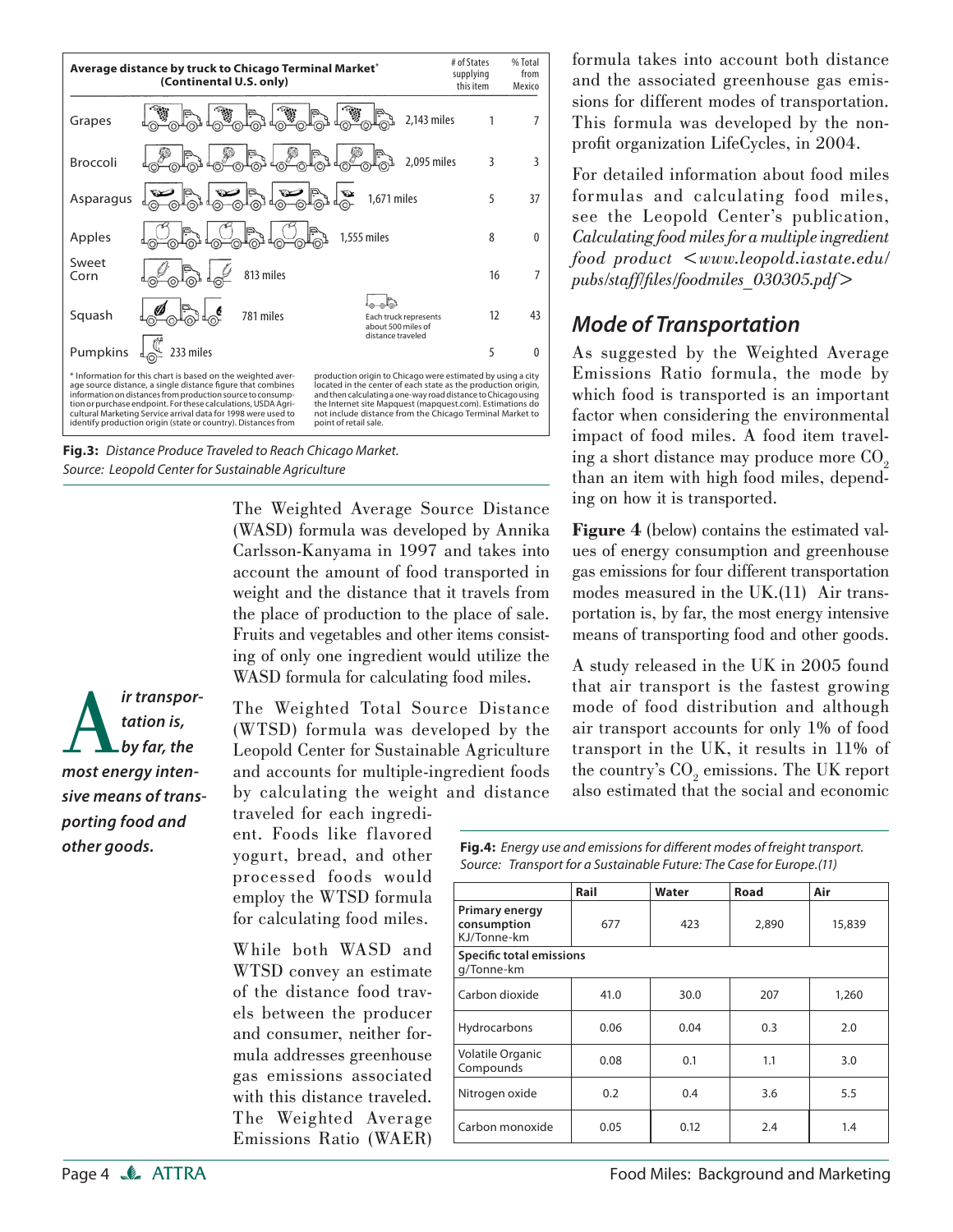costs of food transport including accidents, noise and congestion amount to over 9 billion British pounds every year or 18 billion American dollars.(12)

# **Food Miles and Energy**

#### *Is Local Food Less Energy Intensive?*

Proponents of reducing food miles often suggest that buying local food will reduce the amount of energy involved in the transportation process, as food sourced locally travels shorter distances. The Leopold Center for Sustainable Agriculture has conducted several studies that compare the distance traveled by conventional versus local foods. **Figure 5** (below), compiled by the Leopold Center, compares food miles for local versus conventional produce traveling to Iowa. In all cases, the locally grown food travels a significantly shorter distance than the conventionally sourced food.

Another study conducted by the Leopold Center in 2001 investigated the distance that food traveled to institutional markets such as hospitals and restaurants in Iowa using three different food sources: conventional, Iowa-based regional and Iowa-based local. The study found that food sourced

**Fig. 5:** Food miles for local versus conventional produce. Source: Leopold Center for Sustainable Agriculture.

| <b>Produce Type</b>     | Locally grown       | <b>Conventional Source Estimation</b> |  |
|-------------------------|---------------------|---------------------------------------|--|
|                         | <b>WASD</b> (miles) | <b>WASD</b> (miles)                   |  |
| Apples                  | 61                  | 1,726                                 |  |
| <b>Beans</b>            | 65                  | 1,313                                 |  |
| <b>Broccoli</b>         | 20                  | 1,846                                 |  |
| Cabbage                 | 50                  | 719                                   |  |
| Carrots                 | 27                  | 1,838                                 |  |
| Corn, Sweet             | 20                  | 1,426                                 |  |
| Garlic                  | 31                  | 1,811                                 |  |
| Lettuce                 | 43                  | 1,823                                 |  |
| Onions                  | 35                  | 1,759                                 |  |
| Peppers                 | 44                  | 1,589                                 |  |
| Potatoes                | 75                  | 1,155                                 |  |
| Pumpkins                | 41                  | 311                                   |  |
| Spinach                 | 36                  | 1,815                                 |  |
| Squash                  | 52                  | 1,277                                 |  |
| <b>Strawberries</b>     | 56                  | 1,830                                 |  |
| <b>Tomatoes</b>         | 60                  | 1,569                                 |  |
| WASD -for all produce   | 56                  | 1,494                                 |  |
| <b>Sum of all WASDs</b> | 716                 | 25,301                                |  |

| <b>Food system</b><br>and type of<br>truck             | Fuel<br><b>Consumption</b><br>(gal/year) | \$ value of fuel<br>(current 2001<br>prices <sup>*</sup> ) | CO <sub>2</sub> emissions<br>(lbs./year) | <b>Distance</b><br>traveled<br>(miles) |
|--------------------------------------------------------|------------------------------------------|------------------------------------------------------------|------------------------------------------|----------------------------------------|
| Conventional<br>semitrailer                            | 368,102                                  | \$581,601                                                  | 8,392,727                                | 2,245,423                              |
| lowa regional<br>semitrailer                           | 22,005                                   | \$35,208                                                   | 501,714                                  | 134,230                                |
| lowa regional<br>midsize truck                         | 43,564                                   | \$69,702                                                   | 993,243                                  | 370,289                                |
| lowa local -CSA<br>farmers market<br>small truck (gas) | 49,359                                   | \$78,974                                                   | 967,436                                  | 848,981                                |
| lowa local insti-<br>tutional small<br>truck (gas)     | 88,265                                   | \$141,224                                                  | 1,729,994                                | 1,518,155                              |

**Fig.6:** Estimated fuel consumption, CO<sub>2</sub> emissions and distance traveled for conventional, Iowa-based regional, and Iowa-based local food systems for produce. Source: Leopold Center for Sustainable Agriculture.

from the conventional system used 4 to 17 times more fuel than the locally sourced food and emitted 5 to 17 times more  $CO<sub>2</sub>$ .(4) The Leopold Center used this information to estimate the distance, fuel consumption and  $\mathrm{CO}_2$  emissions that could potentially be saved by replacing 10% of the Iowa's current food system with regional or locally sourced food. This information is displayed in **Figure 6** (above). It is interesting to note that when the transportation method was taken into account, the local food system required more energy and emitted more  $CO<sub>o</sub>$ than the regional system. This is because the

trucks supplying food locally had a smaller capacity, therefore requiring more trips and logging more miles.

It has been shown that local food systems do reduce food miles, which in turn tend to reduce energy consumption, but there are exceptions. Local transportation systems may not always be as efficient as regional systems, depending on the mode of transport and load capacity.

## *Does Reducing Food Miles Reduce Energy Use?*

A Japanese group, *Daichio-Mamoru Kai* ( T he Association to Preserve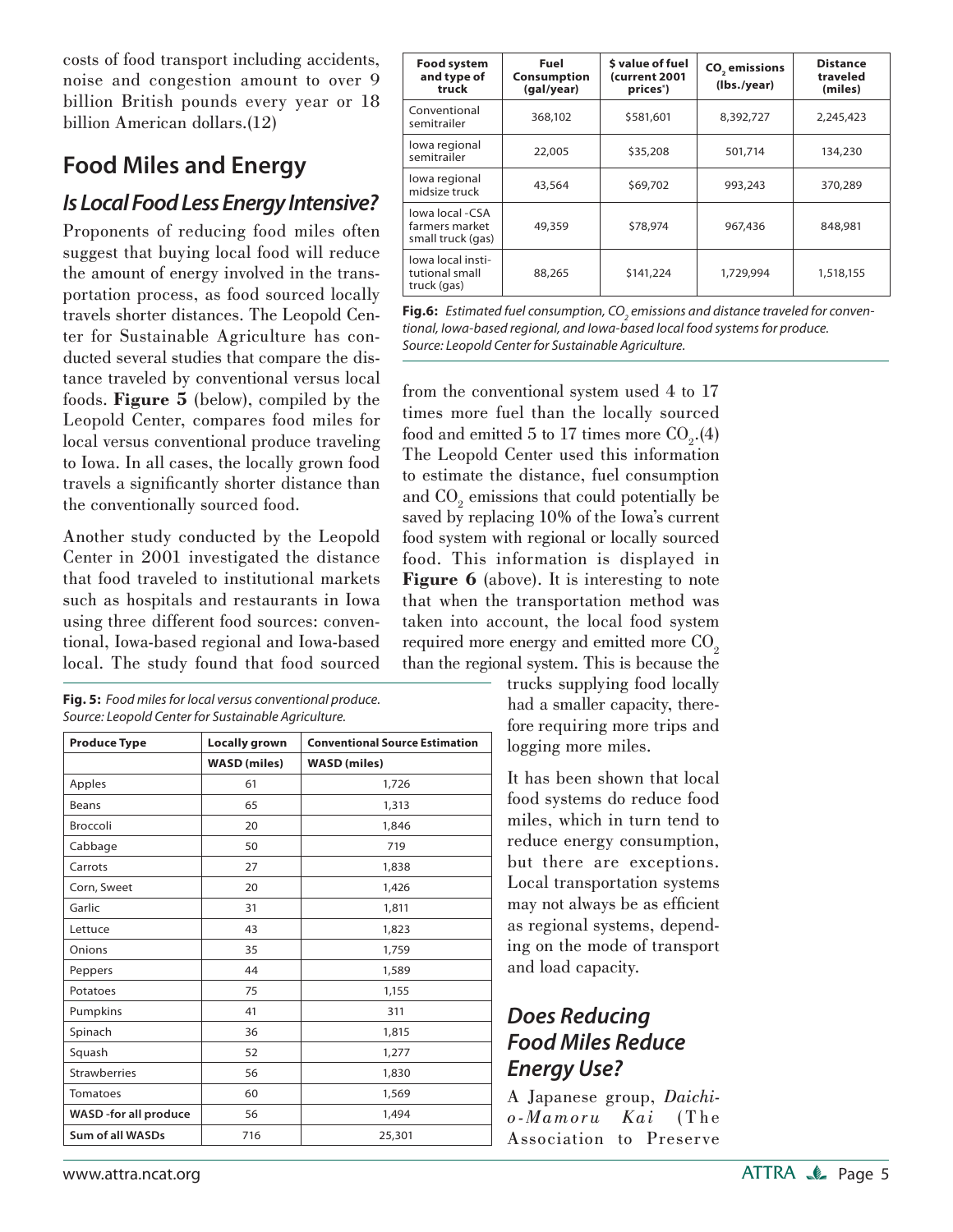

*Cranberries loaded on truck for shipment. Photo by Earl J. Otis. Courtesy of USDA.*

the Earth) conducted a study that found that a typical Japanese family could reduce their  $CO<sub>2</sub>$ emissions by 300 kilograms annually by eating locally.(13) The Canadian Waterloo Region study mentioned above estimated that sourcing the 58 food items in the study locally and regionally rather than globally could reduce greenhouse gas emissions by 49,485 tons annually. This is the equivalent of removing 16,191 vehicles from the road.(11)

The food miles issue becomes even more complex when considering factors besides distance traveled and mode of transportation. The energy required to grow some foods in unsuitable climates may override the energy of transporting food from locations where the food is more easily grown. For example, a Swedish study found that tomatoes traveling from Spain to Sweden were less energy intensive than tomatoes raised in Sweden, because of the process by which they were grown. The Spanish tomatoes were raised in the open ground, while the Scandinavian climate required tomatoes to be raised in heated greenhouses utilizing more fossil fuels.(4)

A New Zealand report found that exporting some foods to the UK consumes less energy than producing the same food in the UK because the agricultural system in New Zealand tends to use less fertilizer and raises year round grass fed livestock, which uses less energy than housing and feeding animals.(14)

The UK Department for Environment, Food and Rural Affairs (DEFRA) released a report in 2005, which determined that food miles alone are not a valid indicator of the sustainability of the food system. In some cases, reducing food miles may reduce energy use, but there may be other social, environmental or economic trade-offs. The consequences of food transport are complex and require a group of indicators to determine the global impact of food miles.(13)

#### *Life Cycle Assessment*

There is increasing significance in considering all stages of energy consumption in the food system. Many organizations have investigated the idea of life-cycle-based analysis to determine the sustainability of the food system.

Life cycle assessment (LCA) is a method used to analyze the consumption and environmental burdens associated with a product. LCA takes into account energy input and output involved in all stages of the life cycle including production, processing, packaging, transport and retirement. Life cycle evaluation accounts for a matrix of sustainability indicators beyond greenhouse gas emissions, including resource depletion, air and water pollution, human health impacts and waste generation. This method provides a more holistic approach to assessing the impact our food choices have on the environment.(7)

Life cycle assessments of various conventional food products have found that the current food production and consumption patterns are unsustainable.(15) Adopting a "life cycle thinking" approach to food consumption would be a productive method for increasing the sustainability of the food system.

## **What Producers Should Know**

In general, the idea of reducing food miles is good news for producers. Reducing energy costs equates to saving money and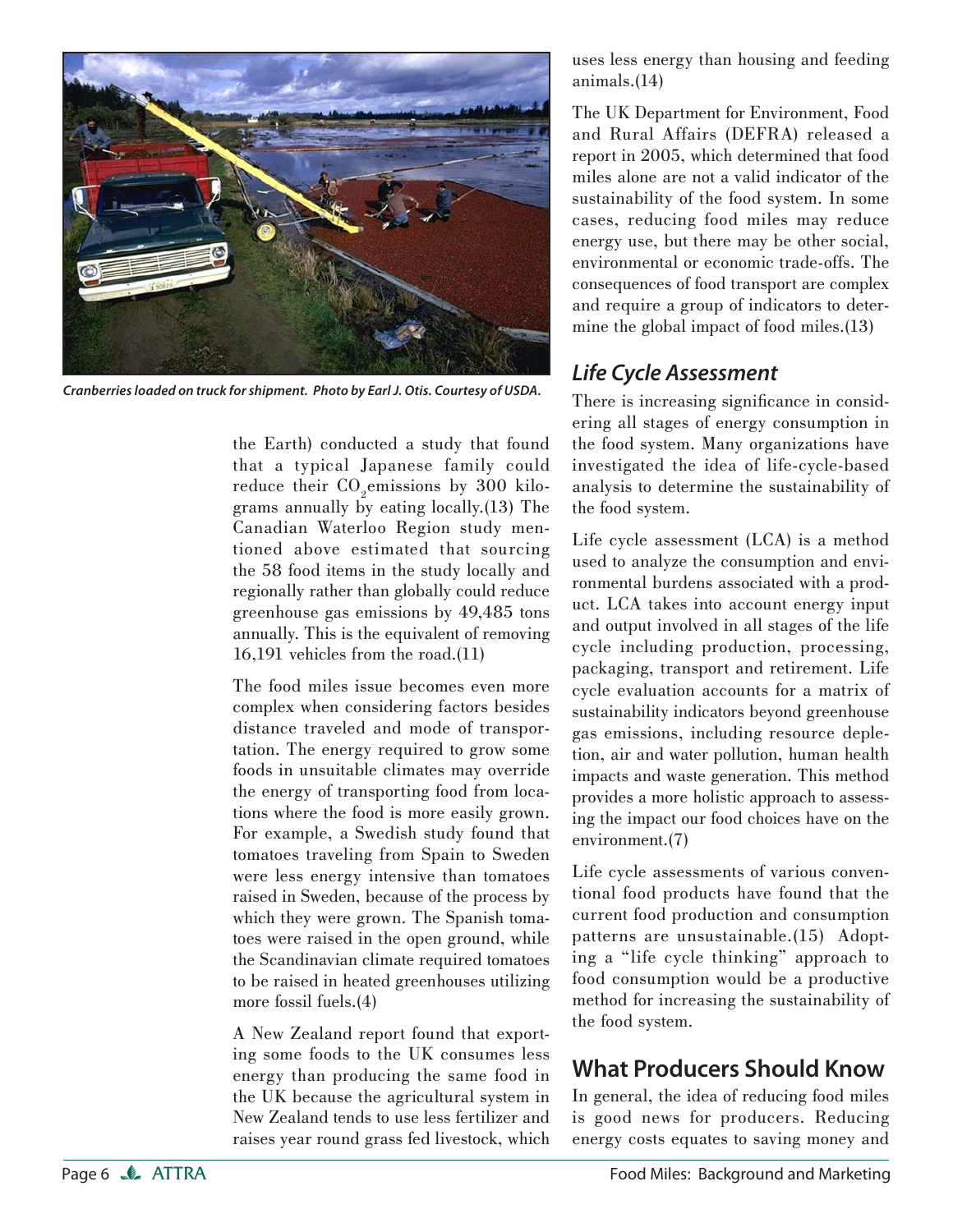consumers who are reducing food miles help to create local markets. There are many ways of reducing the energy intensiveness of your operation. Reducing fuel consumption, maintaining equipment and assessing field practices can have great impacts that will both reduce your energy use and save you money. The ATTRA Farm Energy Web pages contain a host of information about managing energy-related costs on the farm. You will find links to farm energy calculators, renewable energy information and links to food miles resources. For more information visit the Web site at *www.attra.ncat.org/energy.* 

#### *Marketing*

For producers, reducing food miles means selling products to a more local or regional market. While, this may be an intimidating prospect for farmers who have no experience with alternative markets, the opportunities are significant and diverse, including farmers' markets, CSAs and farm-to-institution programs, all of which are looking for local producers. The following sections briefly examine some of the markets and methods available for a producer looking to reduce the energy involved in transporting food.

#### Direct Marketing

Direct marketing allows farmers to compete with wholesale market channels and mass supermarket systems, thereby creating a local food network and reducing the distance that food travels. Direct marketing networks could include farmers' markets, wholesale food terminals and communitysupported agriculture. The ATTRA publication *Direct Marketing* offers information about alternative marketing systems, with an emphasis on value-added crops.

#### Farmers' Markets and CSAs

Selling produce at farmers' markets is one alternative marketing strategy available for producers. By removing brokers from the distribution chain, farmers are able to reap a greater profit. Farmers' markets also benefit community interaction and economic development. For more information about how to join or start a farmers' market successfully, see the ATTRA publication, *Farmers' Markets: Marketing and Business Guide.*

Community supported agriculture (CSA) offers another option for marketing to a local or regional clientele. CSAs typically have members that are "share-holders" in the farm, paying for the anticipated costs of the farm operation. The ATTRA publication *Community Supported Agriculture*  contains information about production considerations and using the Internet as a means of information dissemination to members.

The number of farmers' markets and CSAs has grown substantially over the last decade indicating both the potential of success for the farmer and the growing demands of consumers for fresh, local food.

#### Farm-to-Institution Programs

Selling food directly to schools, hospitals, prisons and other institutions is becoming an increasingly popular option. Selling food to institutions creates a reliable market for the farmer and provides great health and economic benefits to the consumer. Farm-toinstitution programs also reduce food miles. The University of Montana's Farm to College program estimated that replacing a year's supply of conventionally sourced hamburgers and French fries with local ingredients saved 43,000 gallons of fuel and the associated greenhouse gasses from being emitted.(16) For more information about setting up a farmto-institution program in your area, see the ATTRA publication *Bringing Local Foods to Local Institutions: A Resource Guide for Farmto-School and Farm-to-Institution Programs.*

#### Ecolabels

Ecolabels offer one method for educating consumers about locally grown, sustainably raised foods, and have proven effective in product marketing. An ecolabel is a seal or a logo indicating that a product has met a certain set of environmental and/or social standards or attributes.

The Leopold Center for Sustainable Agriculture has researched the impact that labeling food with ecolabels containing information

**IF** *ife cycle*<br> *assessment*<br> *(LCA) is a*<br> *method used to anaassessment (LCA) is a lyze the consumption and environmental burdens associated with a product.*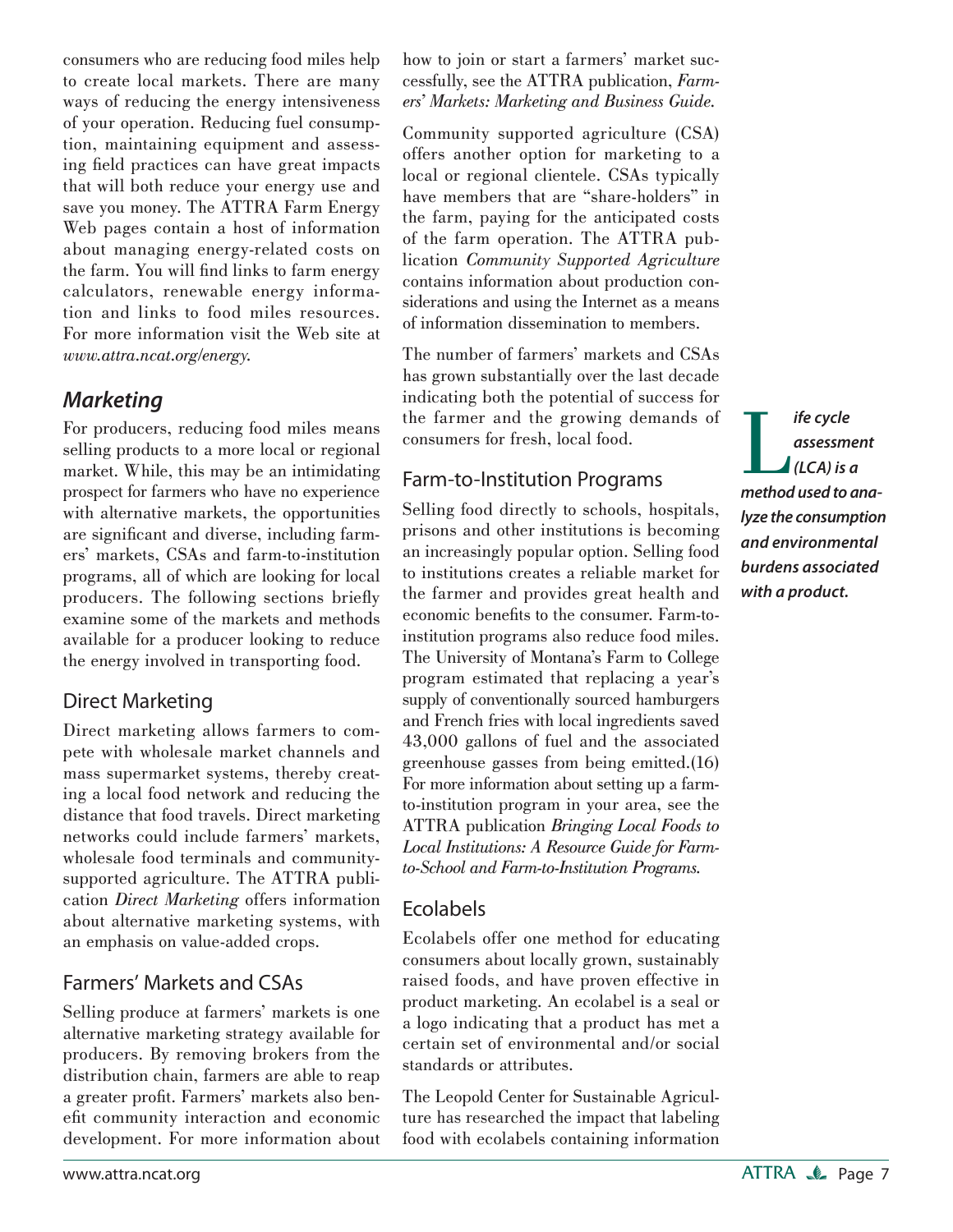such as food miles and  $\mathrm{CO}_2$  emissions has on consumers. The study aimed to determine consumer opinion of locally produced food and food miles. Surveys found that consumers were more responsive to labels that focused on the food product's freshness and quality rather than environmental impact or  $\mathrm{CO}_2$  emissions. Consumers perceive that locally grown food is fresher; therefore ecolabels that contain information such as "locally grown by family farmers" may be effective in influencing consumer food choices. The study also found that consumers are willing to pay more for food that has low environmental impacts.(17) **Figure 7** is an example of a food label containing food miles information.



• **Fig. 7:**Food miles ecolabel example. Source: Leopold Center for Sustainable Agriculture

The Western Montana Sustainable Growers Union is a group of 12 Missoula-area organic farms that has developed the "Homegrown" label, which informs consumers that the food item they are purchasing was grown within 150 miles. Producers in the group pledge "to grow naturally, protect air and water, maintain fair labor practices and, most importantly, to sell and buy in their communities." Groups such as this are jumping up across the country and having an impact on their markets.(18)

## **Consumer Considerations**

#### *Consumer Demand*

Producers may question the extent to which consumers are using food miles as a basis for their food choices. In general food choices are no doubt based on price, taste and appearance and a large section of the public knows and cares little about climate change, especially with regard to food choices.(19)

There has been increasing demand for food produced in accordance with ethical and environmental standards, however, such as organic and fair trade. Food mile concerns may grow as well. Increasing food security and the domestic supply chain may be other arguments for reducing food miles.

## *Why Consumers Should Care About Food Miles*

For consumers, convenience and cost are often driving factors when purchasing food. The choices consumers make, however, can have a great deal of influence on the direction our food system is headed. Reducing the energy intensiveness of our food has several economic, social and environmental benefits. Consumers who are reducing their food mile footprint:

- Enjoy fresher, healthier food •
- Support local farmers
- Keep their money in the community
- Know where their food comes from •
- Reduce their carbon footprint

## *Diet and Energy*

Buying local and regional food is just one of many dietary choices with important environmental consequences. The FAO estimates that livestock are responsible for 18% of global greenhouse gas emissions.(20) A study at the University of Chicago compared the energy consumption associated with animal-based diets versus plant-based diets and found that consuming a typical American diet of both animals and plants results in 1,485 kg more  $\mathrm{CO}_2$  than a diet based on plant sources only.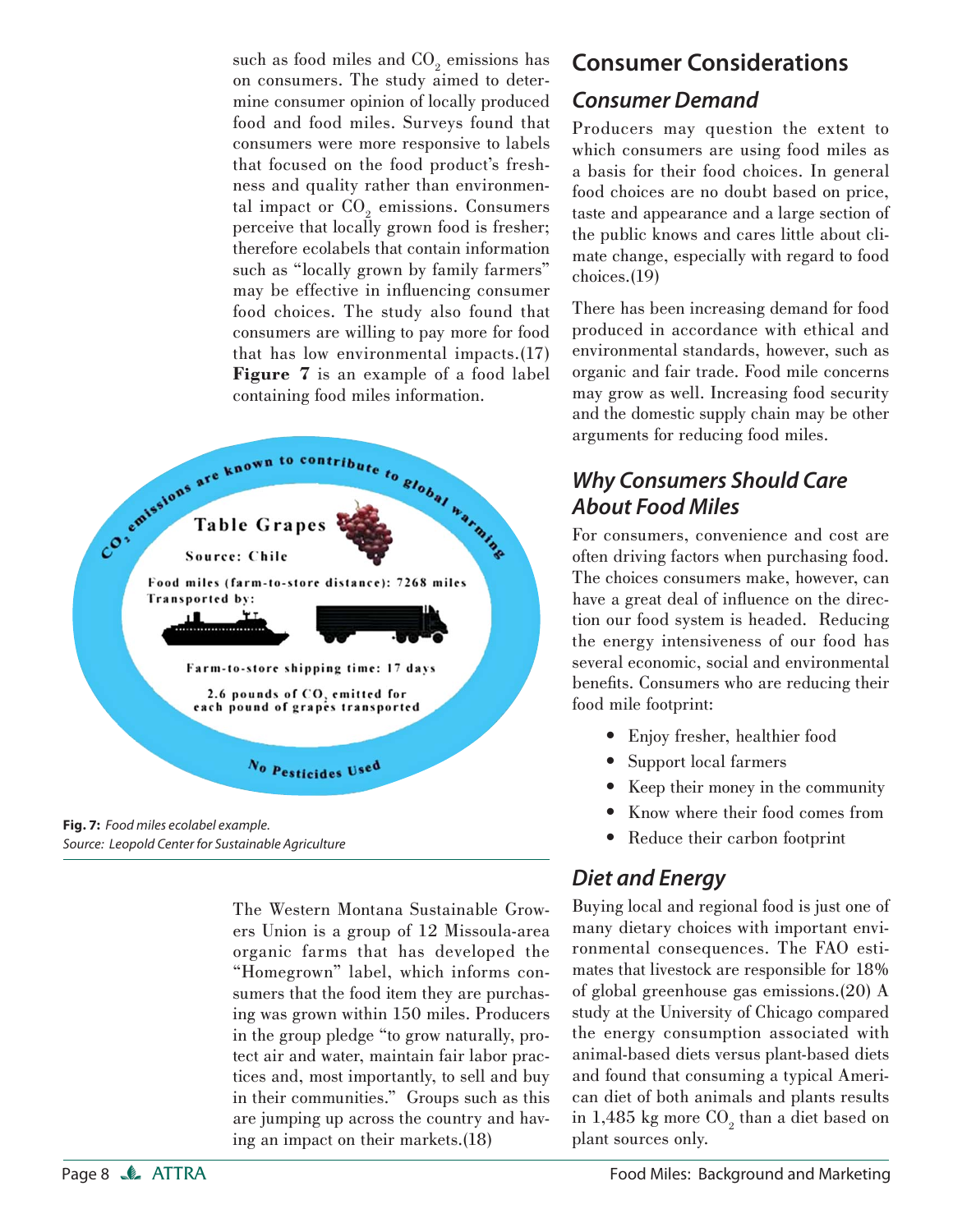This study concludes that "For a person consuming a red meat diet at 35% of calories from animal sources, the added GHG burden above that of a plant eater equals the difference between driving a Camry and an SUV. These results clearly demonstrate the primary effect of one's dietary choices on one's planetary footprint, an effect comparable in magnitude to the car one chooses to drive."(6)

#### *Local vs. Organic*

There has been a great amount of public interest over the last few years in organic food systems. This is an indication of consumers' increasing awareness of where their food is coming from. Organic food is grown without synthetic fertilizers or pesticides. Since these chemicals are usually made from natural gas and other fossil fuels, through a highly energy-intensive process, eliminating synthetic fertilizer and pesticides can significantly reduce the amount of energy required for production. However, increased demand for organics has resulted in retailers sourcing organically grown food from around the globe, creating increased emissions in the transportation process. Some locally grown nonorganic foods may be less energy intensive than organic foods traveling long distances.

When evaluating our food options, the decisions are complex, especially if you want to make sustainable choices. Local, organic, fair-trade and other forms of sustainably produced food all play a role in creating sustainable food consumption patterns. The following table provides some guidelines for making ethical food decisions.

#### **Reducing Food Miles: What Individuals Can Do**

- Learn what foods are in season in your area and try to build your diet around them. •
- Shop at a local farmers' market. People living in areas without a farmers' market might try to start one themselves, linking up with interested neighbors and friends and contacting nearby farmers and agricultural officials for help. People can do the same with CSA subscription schemes. •
- Eat minimally processed, packaged and marketed food. Generally speaking, the less processing and packaging you see, the less energy went into production and marketing, the less global warming pollution was created.
- $\bullet$  Ask the manager or chef of your favorite restaurant how much of the food on the menu is locally grown, and then encourage him or her to source food locally. Urge that the share be increased. People can do the same at their local supermarket or school cafeteria.
- Consolidate trips when grocery shopping. Consider carpooling, public transportation, or a bike trailer for hauling groceries to reduce your personal contribution to food miles. •
- Take a trip to a local farm to learn what it produces. •
- Limit the amount of meat you consume and when you do buy meat, look for organic or free-range meat produced on sustainable farms. •
- Produce a local food directory that lists all the local food sources in your area, including CSA arrangements, farmers' markets, food co–ops, restaurants emphasizing seasonal cuisine and local produce, and farmers willing to sell direct to consumers year-round. •
- Buy extra quantities of your favorite fruit or vegetable when it is in season and experiment with drying, canning, jamming, or otherwise preserving it for a later date. •
- Plant a garden and grow as much of your own food as possible. •
- Speak to your local politician about forming a local food policy council to help quide decisions that affect the local foodshed. •

Table 1. What individuals can do to reduce food miles. Adapted from Brian Halweil's Home Grown: the Case for Local Food in a Global Market. 2002.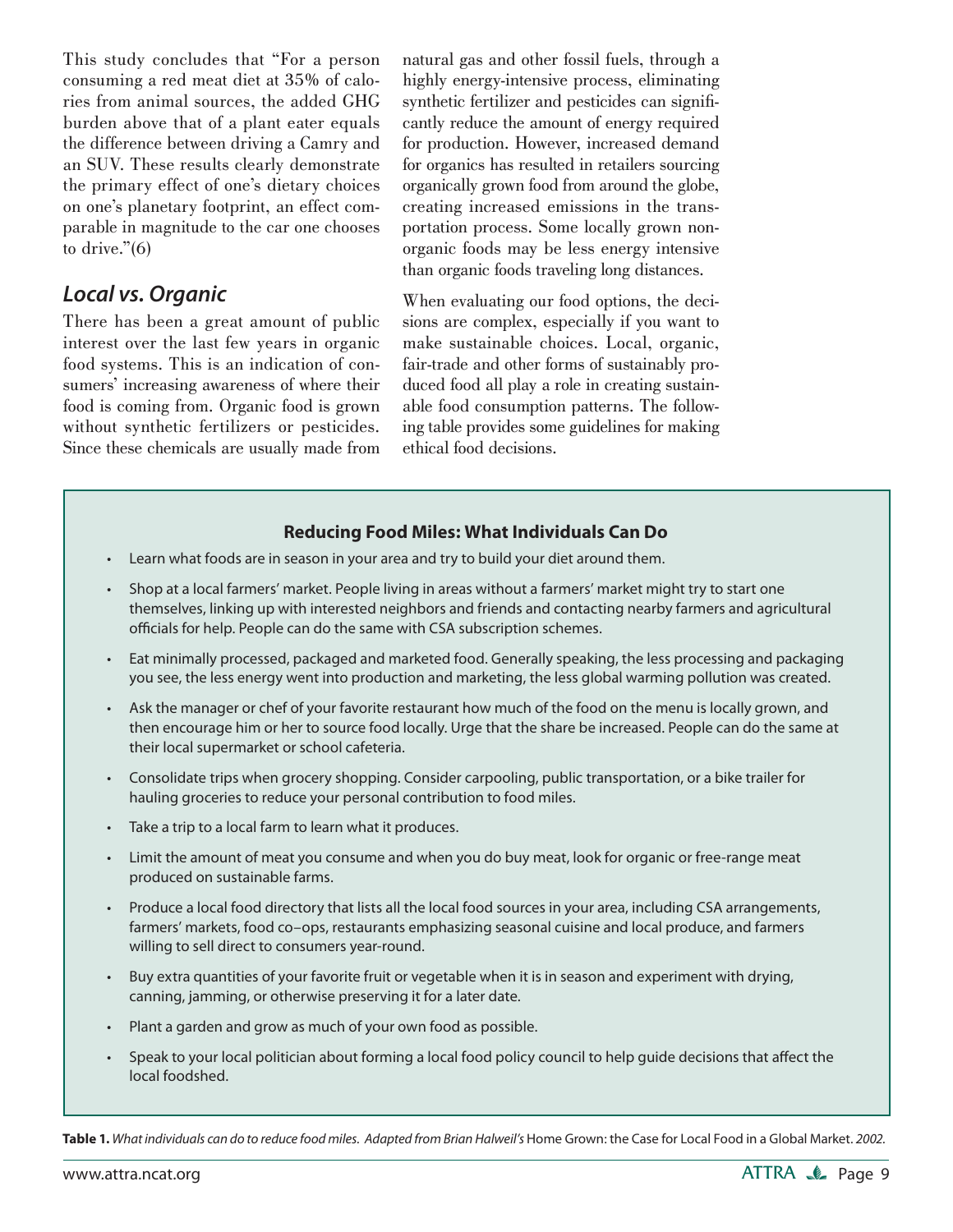## **Food Miles Tools**

#### Life Cycles Food Calculator

The Life Cycles food calculator determines the distance and amount of greenhouse gases saved if a certain food product is bought locally as opposed to imported. *www.gworks.ca/lcsite/food\_directory/?q=food miles/inventory/add*

#### Food Carbon Footprint Calculator

A tool for residents within the UK to calculate their food carbon footprint to better understand the extent to which food decisions impact global warming. *www.foodcarbon.co.uk*

#### LCA Food Database

A tool for acquiring an aggregated description of emissions, waste and the resource use from soil to kitchen per unit of different food items. *www.lcafood.dk*

#### Iowa Produce Market Potential Calculator

This calculator was designed to help users determine expanding markets in Iowa if consumers ate more locally grown fresh fruits and vegetables rather than produce from conventional sources outside the state. *www.leopold.iastate.edu/research/calculator/ home.htm*

# **Conclusion**

Food miles are a growing cause of concern due to the greenhouse gas emissions released through the transportation of our food—and rightly so, as food miles consume a considerable amount of energy. However, we must consider the many complexities of the food system besides just the distance our food is traveling. Other important issues include the mode of transportation, the production method, and packaging considerations, as well as our own personal dietary choices. Each consumer food decision provides an opportunity to make a difference (large or small) in the way energy is used and greenhouse gases are emitted. At the same time, growing consumer interest in local and regional foods is creating new marketing opportunities and new possibilities for partnerships with agricultural producers.



*Truck on highway near Petersburg, West Virginia. Photo by Ken Hammond. Courtesy of USDA.*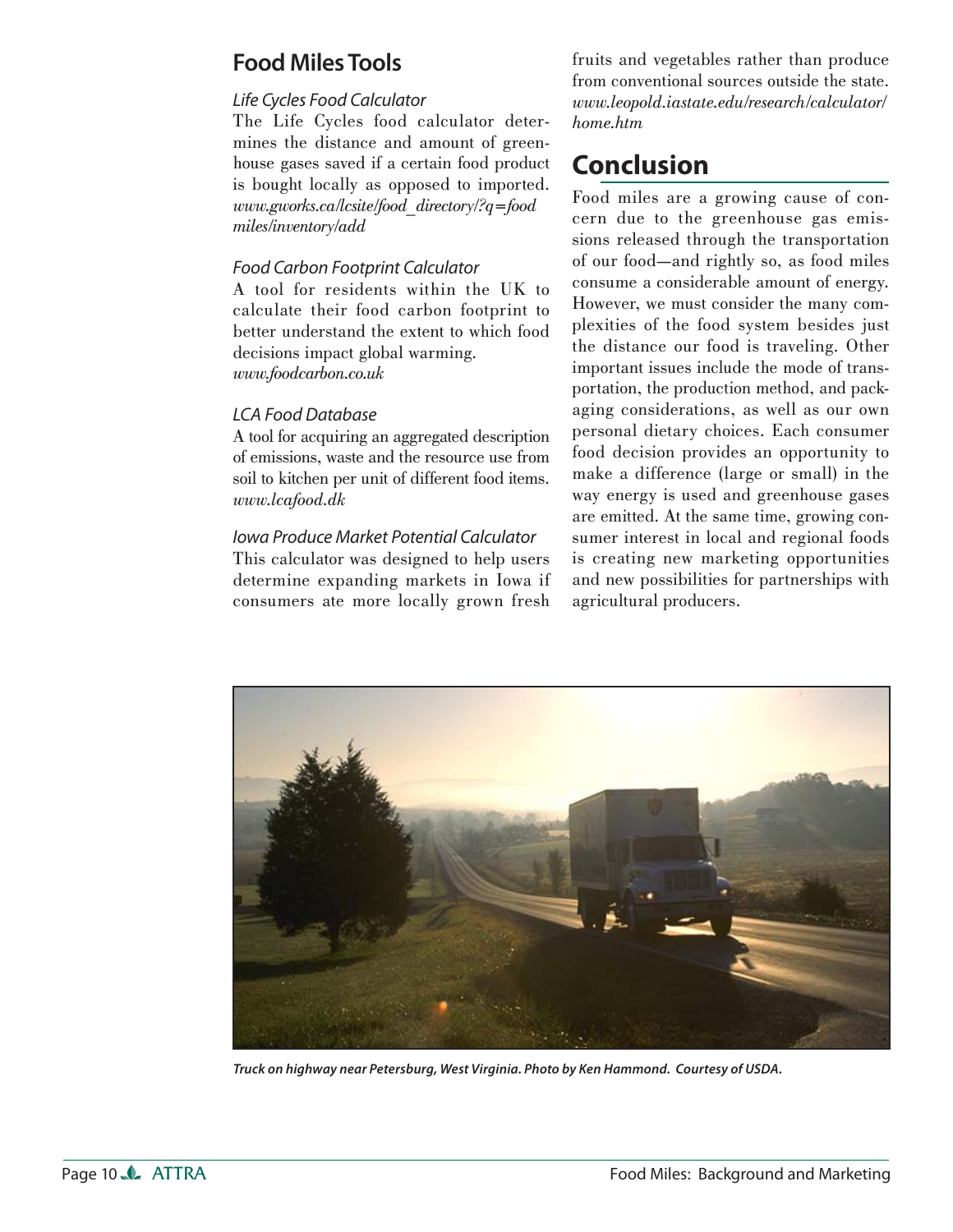# **References**

- 1) United States Department of Agriculture. 1998. A Time to Act: A Report on the USDA National Commission on Small Farms. *www.csrees.usda. gov/nea/ag\_systems/pdfs/time\_to\_act\_1998.pdf*
- 2) Halweil, Brian. 2006. Food Democracy: Nourishing a Fundamental Freedom. Heifer International World Ark. Jan/Feb 2006: 6-13. *www.heifer.org/atf/cf/%7BE384D2DB-8638-47F3-A6DB-68BE45A16EDC%7D/ '06%20JAN.FEB%20WORLD%20ARK.PDF*
- 3) Halweil, Brian. 2002. Home Grown: The Case for Local Food in a Global Market. *www.worldwatch.org/system/fi les/EWP163.pdf*
- 4) Pirog, Rich, et al. 2001. Food Fuel, and Freeways: An Iowa Perspective on How Far Food Travels, Fuel Usage, and Greenhouse Gas Emissions. Leopold Center for Sustainable Agriculture. *www.leopold.iastate.edu/pubs/staff/ppp/food\_mil.pdf*
- 5) Horrigan, Leo, et al. 2002. How Sustainable Agriculture can Address the Environment and Human Health Harms of Industrial Agriculture. Environmental Health Perspectives. May 2002: 445-456. *www.ehponline.org/members/ 2002/110p445-456horrigan/EHP110p445PDF.PDF*
- 6) Eshel, Gidon and Pamela Martin. 2005. Diet, Energy and Global Warming. University of Chicago, Department of Geophysical Sciences. *http://geosci.uchicago.edu/~gidon/papers/nutri/ nutri3.pd*f
- 7) Heller, Martin C., and Gregory A. Keoleian. Life Cycle-Based Sustainability Indicators for Assessment of the U.S. Food System. Ann Arbor, MI: Center for Sustainable Systems, University of Michigan, 2000: 42. Report No. CSS00-04. *www.public.iastate.edu/~brummer/ papers/FoodSystemSustainability.pdf*
- 8) Murray, Danielle. 2005. Oil and Food: A Rising Security Challenge. *www.earthpolicy.org/ Updates/2005/Update48.htm*
- 9) Pirog, Rich. 2002. How Far Do Your Fruit and Vegetables Travel? Leopold Center for Sustainable Agriculture. *www.leopold.iastate. edu/pubs/staff/ppp/food\_chart0402.pdf*
- 10) Xureb, Marc. 2005. Food Miles: Environmental Implication of Food Imports to Waterloo Region. *www.leopold.iastate.edu/research/ marketing\_fi les/foodmiles\_Canada\_1105.pdf*
- 11) Whitlegg, J. 1993. Transport for a Sustainable Future: The Case for Europe. Bellhaven Press, London.
- 12) Smith, A. et al. 2005. The Validity of Food Miles as an Indicator of Sustainable Development. Oxon, United Kingdom: Department of Environment, Food, and Rural Affairs. *http://statistics.defra.gov.uk/esg/reports/ foodmiles/execsumm.pdf*
- 13) Kyodo News. March 2, 2005. Biztrend: Consumption of Local Food Helps Cut CO<sub>2</sub> Emissions. *www.farmtotable.org/index.php?cmd =F2TNews&method=view&id=262*
- 14) Saunders, Caroline, et al. 2006. Food Miles Comparative Energy/Emissions Performance of New Zealand's Agriculture Industry. *www.beehive.govt.nz/Documents/Files/Food%20 Miles%20Executive%20Summary.doc*
- 15) Carlsson-Kanyama, Annika. 1998. Climate change and dietary choices – how can emissions of greenhouse gases from food consumption be reduced? *http://seminar.mannlib.cornell. edu/topics/food\_security/resources/FS01.pdf*
- 16) Hassanein, Neva, et al. 2007. Tracing the Chain: An in Depth Look at the University of Montana's Farm to College Program. *www.growmontana.ncat.org/docs/tracing\_the\_ chain\_e\_summary\_new.pdf*
- 17) Pirog, Rich, et al. 2003. Ecolabel Value Assessment: Consumer and Food Business Perceptions of Local Foods. *www.leopold. iastate.edu/pubs/staff/ecolabels/ecolabels.pdf*
- 18) Sooter, Tad. 2006. Western Montana Growers Go Beyond Organics and Get Local. *www.newwest.net/index.php/main/article/ bringing\_organics\_home/*
- 19) Garnett, T. 2003. Wise moves. Exploring the relationship between food, road transport and CO2 . Transport2000. *www.thepep.org/ ClearingHouse/docfi les/wise\_moves.pdf*
- 20) Steinfield, Henning et al. 2006. Livestock's Long Shadow: Environmental issues and options. *www.virtualcentre.org/en/library/key\_pub/ longshad/A0701E00.pdf*